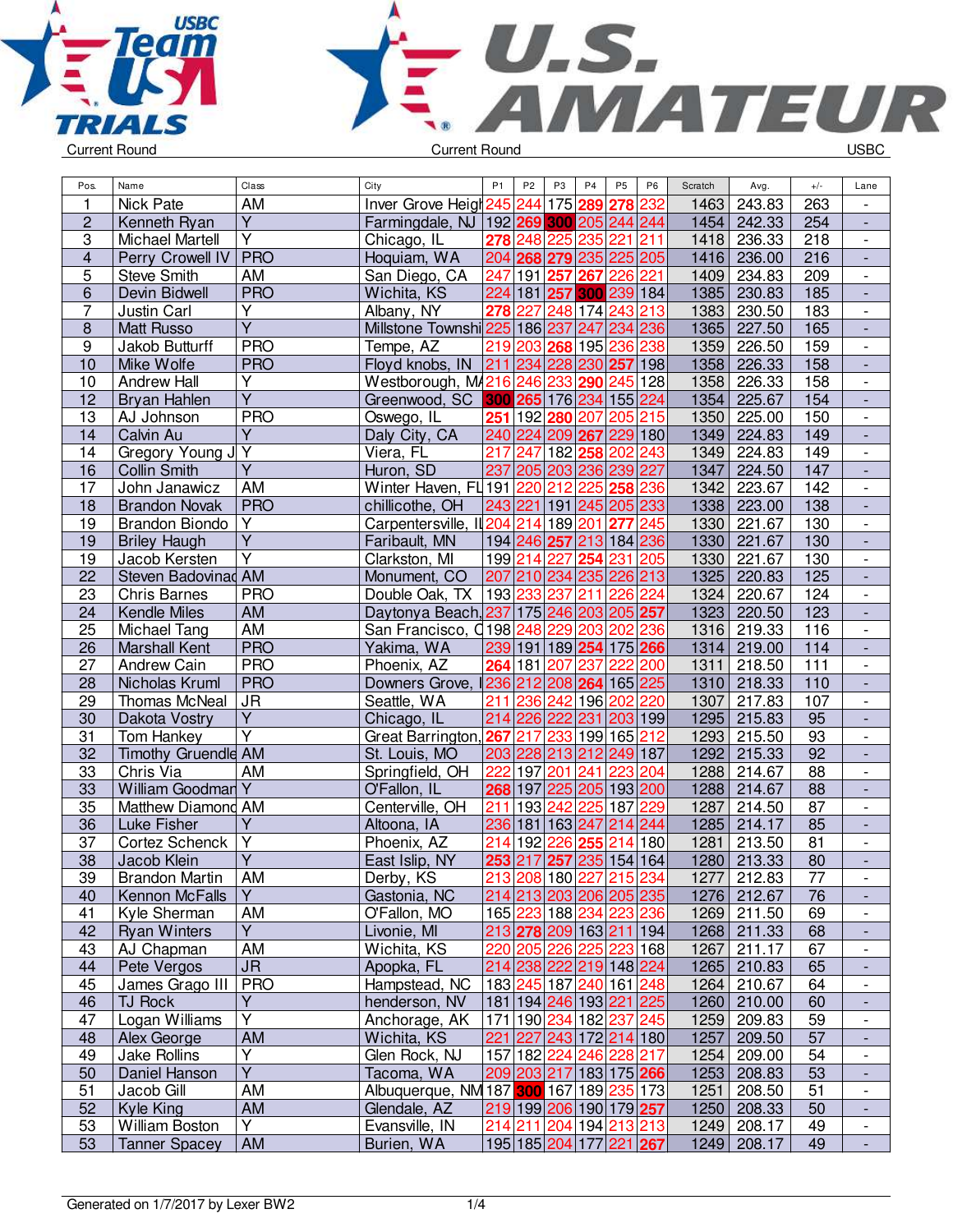



| Pos.            | Name                    | Class                   | City                                      | P <sub>1</sub>          | P <sub>2</sub> | P <sub>3</sub> | P <sub>4</sub>          | P <sub>5</sub> | P <sub>6</sub> | Scratch | Avg.        | $+/-$           | Lane                         |
|-----------------|-------------------------|-------------------------|-------------------------------------------|-------------------------|----------------|----------------|-------------------------|----------------|----------------|---------|-------------|-----------------|------------------------------|
| 53              | Alexander Lankfol Y     |                         | Wichita, KS                               | 180 279 180 181         |                |                |                         | 215 214        |                | 1249    | 208.17      | 49              |                              |
| 56              | Christopher Radli Y     |                         | Schenectady, NY214 183 245 183 235 185    |                         |                |                |                         |                |                | 1245    | 207.50      | 45              | $\overline{\phantom{a}}$     |
| 57              | Matthew O'Grady PRO     |                         | Rahway, NJ                                |                         |                |                | 197 245 196 238 179 187 |                |                | 1242    | 207.00      | 42              | $\overline{\phantom{a}}$     |
| 58              | Jordan Bryant           | Y                       | Detroit, MI                               |                         |                |                | 211 184 212 191 197 246 |                |                | 1241    | 206.83      | $\overline{41}$ | $\overline{\phantom{a}}$     |
| 59              | Dallas Leong            | AM                      | Las Vegas, NV                             |                         |                |                | 237 194 181 205 185 237 |                |                | 1239    | 206.50      | 39              | $\overline{\phantom{a}}$     |
|                 |                         |                         |                                           |                         |                |                |                         |                |                | 1237    |             | $\overline{37}$ |                              |
| 60              | <b>Russ Oviatt</b>      | AM                      | Tempe, AZ                                 |                         |                |                | 179 181 277 192 190 218 |                |                |         | 206.17      |                 | $\blacksquare$               |
| 61              | Kyle Krol               | AM<br>$\overline{Y}$    | Tinley Park, IL                           |                         |                |                | 219 280 166 184 173 213 |                |                | 1235    | 205.83      | 35              | $\blacksquare$               |
| 62              | Brennan Haugh           |                         | Faribault, MN                             | 197 207                 |                |                | 205 202 216 205         |                |                | 1232    | 205.33      | 32              | $\overline{a}$               |
| 63              | Joshua Rondino          | $\overline{\mathsf{Y}}$ | Lilburn, GA                               | 258                     |                |                | 226 216 169 181 181     |                |                | 1231    | 205.17      | 31              | $\overline{\phantom{a}}$     |
| 64              | Kyle Ortiz              | <b>AM</b>               | Mililani, HI                              | 231                     | 181            |                | 172 210 155 278         |                |                | 1227    | 204.50      | 27              | $\overline{\phantom{a}}$     |
| 65              | <b>Brent Boho</b>       | Υ                       | Colgate, WI                               | 152 230                 |                |                | 230 193 232 189         |                |                | 1226    | 204.33      | 26              | $\qquad \qquad \blacksquare$ |
| 66              | Andrew Andersor         | AM                      | Holly, MI                                 |                         |                |                | 210 197 217 191 232 178 |                |                | 1225    | 204.17      | $\overline{25}$ | $\overline{\phantom{a}}$     |
| 67              | Darren Tang             | <b>PRO</b>              | San Francisco, Q227                       |                         | 212            |                | 210 192                 | 200 183        |                | 1224    | 204.00      | 24              | $\overline{\phantom{a}}$     |
| 68              | Chase Kaufman           | Υ                       | Swartz Creek, MI233 192 155 236 206 201   |                         |                |                |                         |                |                | 1223    | 203.83      | $\overline{23}$ | $\frac{1}{2}$                |
| 69              | Joshua Pate             | Ý                       | Inver Grove Heigh 160 242 186 193 241 195 |                         |                |                |                         |                |                | 1217    | 202.83      | 17              | $\overline{\phantom{a}}$     |
| 69              | <b>Matthew Farber</b>   | AM                      | O'Fallon, IL                              | 202 224                 |                |                | 221 183 215 172         |                |                | 1217    | 202.83      | 17              | $\frac{1}{2}$                |
| 71              | Ryan Liederbach Y       |                         | Macedonia, OH                             | 207 208 193 216 189 203 |                |                |                         |                |                | 1216    | 202.67      | $\overline{16}$ | $\overline{\phantom{a}}$     |
| $\overline{72}$ | Meeco Walker            | $\overline{Y}$          | East Cleveland, Q157 210 225 216 194 213  |                         |                |                |                         |                |                | 1215    | 202.50      | 15              | $\frac{1}{2}$                |
| $\overline{72}$ | Ric McCormick           | AM                      | Cincinnati, OH                            | 229 222                 |                |                | 224 200 173 167         |                |                | 1215    | 202.50      | 15              | $\overline{\phantom{a}}$     |
| 74              | Andrew Lazarchid        | Y                       | Brick, NJ                                 |                         |                |                | 205 235 234 157 191 192 |                |                | 1214    | 202.33      | 14              | $\overline{\phantom{a}}$     |
| 75              | Alex Aguirre            | Υ                       | Tracy, CA                                 |                         |                |                | 200 182 176 202 237     |                | 216            | 1213    | 202.17      | 13              | $\overline{\phantom{a}}$     |
| 76              | Craig Yamada            | AM                      | Kaneohe, HI                               |                         |                |                | 190 198 208 219 179 212 |                |                | 1206    | 201.00      | $\overline{6}$  | $\overline{\phantom{a}}$     |
| 77              | <b>Tyrell Ingalls</b>   | Υ                       | Loganville, GA                            |                         |                |                | 195 201 197 240 203 166 |                |                | 1202    | 200.33      | $\overline{2}$  | $\overline{\phantom{a}}$     |
| 78              | Michael Duran           | <b>PRO</b>              | Banning, CA                               |                         |                |                | 197 236 177 192 171 226 |                |                | 1199    | 199.83      | $-1$            | $\overline{\phantom{a}}$     |
| 79              | Bryan Bourget           | Υ                       | Woonsocket, RI                            | 168 197                 |                |                | 210 249 161 213         |                |                | 1198    | 199.67      | $-2$            | $\overline{\phantom{a}}$     |
| 80              | <b>Ryan Dudley</b>      | $\overline{\mathsf{Y}}$ | Anchorage, AK                             | 143 257                 |                |                | 182 194 213 204         |                |                | 1193    | 198.83      | $-7$            | $\blacksquare$               |
| 81              | Andrew Letscher         | $\overline{Y}$          | Canfield, OH                              | 198 237                 |                |                | 258 149 164 183         |                |                | 1189    | 198.17      | $-11$           | $\overline{\phantom{a}}$     |
| 82              | Daniel Bolan            | $\overline{Y}$          | Orlando, FL                               |                         |                |                | 175 167 213 226 234 173 |                |                | 1188    | 198.00      | $-12$           | $\frac{1}{2}$                |
| 82              | Sean Wilcox             | Ý                       | Altamonte Spring 243 183 235 169 158 200  |                         |                |                |                         |                |                | 1188    | 198.00      | $-12$           | $\overline{\phantom{a}}$     |
| 82              | <b>Steve Lemke</b>      | <b>AM</b>               | Nacogdoches, TX 186 219 211 179 176 217   |                         |                |                |                         |                |                | 1188    | 198.00      | $-12$           | $\overline{\phantom{a}}$     |
| 85              | Brandon Wander          | AM                      | Trabuco Canyon, 132 221 198 191           |                         |                |                |                         | 231 214        |                | 1187    | 197.83      | $-13$           | $\overline{\phantom{a}}$     |
| 86              | Zachary Hattori         | <b>AM</b>               | Henderson, NV                             | 243 159 211             |                |                | 229 191 153             |                |                | 1186    | 197.67      | $-14$           | $\overline{\phantom{a}}$     |
| 87              | Brian Monnette Ji       | AM                      | Lakewood, WA                              | 241                     | 214            |                | 155 185                 | 211            | 172            | 1178    | 196.33      | $-22$           | $\overline{\phantom{a}}$     |
| 88              | Aaron Yuratovich        | Y                       | Babson Park, FL 185 230 152 215 171       |                         |                |                |                         |                | 224            | 1177    | 196.17      | $-23$           | $\frac{1}{2}$                |
| 88              | Tristan Leyen           | Y                       | Perry Hall, MD                            |                         |                |                | 206 190 191 187 173 230 |                |                | 1177    | 196.17      | $-23$           | $\overline{\phantom{a}}$     |
| 90              | <b>Richard Paul III</b> | $\overline{Y}$          | Winton, CA                                |                         |                |                | 174 168 148 235 215 235 |                |                | 1175    | 195.83      | $-25$           | $\blacksquare$               |
| 90              | Andrew Heritage         | $\overline{Y}$          | Evansville, WI                            | 226 196                 |                | 225            | 211                     | 178 139        |                | 1175    | 195.83      | $-25$           | $\overline{\phantom{a}}$     |
| 92              | Darwin Wimer            | <b>AM</b>               | Mesquite, NV                              |                         |                |                | 232 143 185 180 220 209 |                |                | 1169    | 194.83      | $-31$           |                              |
| 92              | Ken Hayase-Fond Y       |                         | Pearl City, HI                            |                         |                |                | 191 190 197 204 161 226 |                |                |         | 1169 194.83 | $-31$           | $\overline{\phantom{a}}$     |
| 94              | Ryan Mooney             | <b>AM</b>               | Carterville, IL                           |                         |                |                | 214 146 186 211 214 194 |                |                |         | 1165 194.17 | $-35$           | ٠                            |
| 94              | Jacob Dunnum            | Y                       | La Crosse, WI                             |                         |                |                | 186 143 246 200 203 187 |                |                |         | 1165 194.17 | $-35$           | $\overline{\phantom{a}}$     |
| 96              | Kevin Valmonte          | AM                      | Upland, CA                                |                         |                |                | 202 184 214 186 184 192 |                |                |         | 1162 193.67 | $-38$           | $\overline{\phantom{a}}$     |
| 97              | <b>Brian Gaines</b>     | AM                      | Philadelphia, PA                          |                         |                |                | 188 176 198 201 189 208 |                |                |         | 1160 193.33 | $-40$           |                              |
| 98              | Sergio Torres           | Y                       | Henderson, NV                             |                         |                |                | 205 157 187 217 190 201 |                |                | 1157    | 192.83      | $-43$           |                              |
| 98              | Kevin Jones             | AM                      | Covina, CA                                |                         |                |                | 174 191 122 160 254 256 |                |                | 1157    | 192.83      | $-43$           |                              |
| 100             | Lucas Perdieu           | <b>AM</b>               | De Witt, IA                               |                         |                |                | 146 171 214 196 202 224 |                |                | 1153    | 192.17      | $-47$           |                              |
| 100             | Chaz Dennis             | $\overline{Y}$          | Galloway, OH                              |                         |                |                | 203 205 184 169 258 134 |                |                |         | 1153 192.17 | $-47$           | $\overline{\phantom{a}}$     |
| 102             | Anthony Naujokas Y      |                         | Lake Ronkonkom 155 215 199 168 257 157    |                         |                |                |                         |                |                | 1151    | 191.83      | $-49$           | $\frac{1}{2}$                |
| 103             | Donovan Thomas Y        |                         | Longmont, CO                              |                         |                |                | 186 211 207 124 230 192 |                |                |         | 1150 191.67 | $-50$           | $\overline{\phantom{a}}$     |
| 104             | <b>Chase Benites</b>    | Υ                       | Grandville, MI                            |                         |                |                | 176 170 219 183 205 195 |                |                | 1148    | 191.33      | $-52$           | $\overline{\phantom{a}}$     |
| 105             | Donovan Koff            | Υ                       | Las Vegas, NV                             |                         |                |                | 218 189 183 175 182 198 |                |                |         | 1145 190.83 | $-55$           | $\overline{\phantom{a}}$     |
| 106             | Joe Gerencser           | Ÿ                       | Henderson, NV                             |                         |                |                | 198 200 157 183 244 161 |                |                | 1143    | 190.50      | $-57$           | $\overline{\phantom{a}}$     |
| 107             | Alec Dudley             | Υ                       | Anchorage, AK                             |                         |                |                | 166 191 193 202 163 226 |                |                |         | 1141 190.17 | $-59$           | $\overline{\phantom{a}}$     |
| 108             | Jonathan Bowma Y        |                         | Peru, NY                                  |                         |                |                | 207 173 239 186 142 193 |                |                |         | 1140 190.00 | $-60$           | $\overline{\phantom{a}}$     |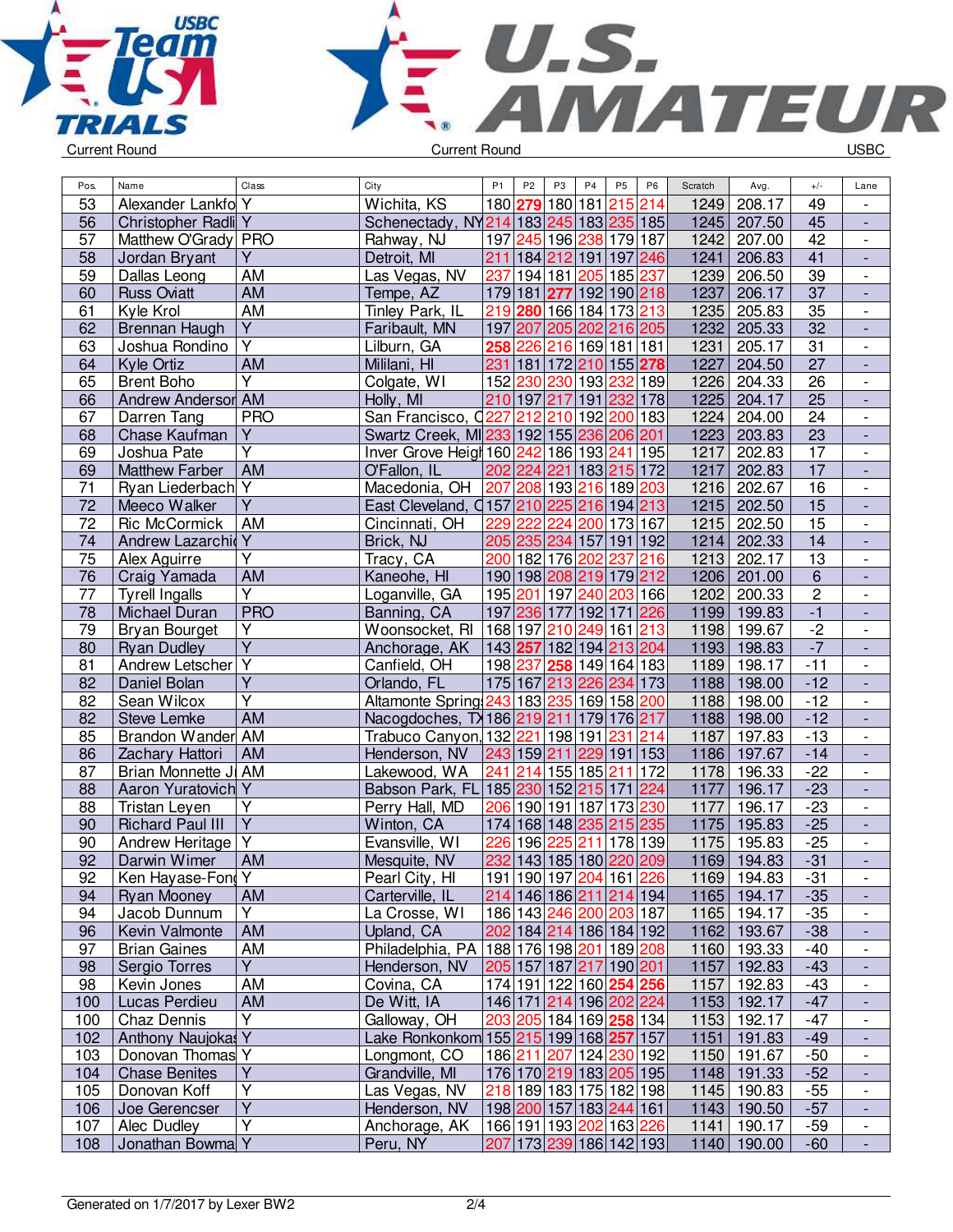



| Pos. | Name                     | Class                   | City                                           | P <sub>1</sub>  | P <sub>2</sub> | P <sub>3</sub> | P <sub>4</sub>      | P <sub>5</sub><br>P <sub>6</sub>  | Scratch | Avg.        | $+/-$  | Lane                         |
|------|--------------------------|-------------------------|------------------------------------------------|-----------------|----------------|----------------|---------------------|-----------------------------------|---------|-------------|--------|------------------------------|
| 108  | Jerod Hromek             | $\overline{\mathsf{Y}}$ | Towanda, KS                                    | 192 217         |                |                | 155 132             | 223<br>221                        | 1140    | 190.00      | $-60$  |                              |
| 108  | Joseph Grondin           | $\overline{\mathsf{Y}}$ | San Pedro, CA                                  |                 |                |                |                     | 199 191 197 205 150 198           | 1140    | 190.00      | $-60$  | $\overline{a}$               |
| 108  | <b>Bradley Crouse</b>    | $\overline{Y}$          | Nazareth, PA                                   |                 |                |                | 195 191 188 221     | 153 192                           | 1140    | 190.00      | $-60$  | $\overline{\phantom{0}}$     |
| 112  | Kaan Kurt                | $\overline{\mathsf{Y}}$ | Leland, NC                                     |                 |                |                | 195 168 192 204     | 210 169                           | 1138    | 189.67      | $-62$  | $\frac{1}{2}$                |
| 112  | Logan Langer             | $\overline{\mathsf{Y}}$ | Owatonna, MN                                   |                 |                |                | 156 193 197 193 204 | 195                               | 1138    | 189.67      | $-62$  | $\overline{a}$               |
| 114  | Andrew Cannuli           | $\overline{Y}$          | Moorestown, NJ                                 |                 |                |                |                     | 180 189 161 169 240 194           | 1133    | 188.83      | $-67$  | $\frac{1}{2}$                |
| 115  | Ronnie Fujita            | AM                      | El Sobrante, CA                                | 173 187 194 181 |                |                |                     | 196 198                           | 1129    | 188.17      | $-71$  | $\overline{\phantom{a}}$     |
| 116  | <b>Matthew Santos</b>    | AM                      | Broomfield, CO                                 |                 |                |                |                     | 192 147 213 176 186 214           | 1128    | 188.00      | $-72$  | $\frac{1}{2}$                |
| 117  | <b>Tyger Miller</b>      | Υ                       | Klamath Falls, OF 165 143 190 214              |                 |                |                |                     | 200 215                           | 1127    | 187.83      | $-73$  | $\overline{\phantom{a}}$     |
| 118  | Hunter Kempton           | Ÿ                       | Buzzards Bay, M 189 160 299 189 133 146        |                 |                |                |                     |                                   | 1116    | 186.00      | $-84$  |                              |
| 119  | <b>Jack Cook</b>         | $\overline{\mathsf{Y}}$ | Denville, NJ                                   |                 | 175 184 204    |                |                     | 190 168 193                       | 1114    | 185.67      | $-86$  | $\overline{\phantom{0}}$     |
| 120  | Zachary Vitelli          | $\overline{Y}$          | Annandale, NJ                                  |                 |                |                |                     | 176 214 191 185 175 169           | 1110    | 185.00      | $-90$  | L,                           |
| 121  | <b>Kyle Andrews</b>      | Ÿ                       | Oceanside, CA                                  | 159 175 194     |                |                | 171                 | 196 214                           | 1109    | 184.83      | $-91$  | $\overline{\phantom{a}}$     |
| 122  | Robert Altieri           | <b>PRO</b>              | Vancouver, WA                                  |                 |                |                | 188 196 154 174     | 184<br>211                        | 1107    | 184.50      | $-93$  | $\frac{1}{2}$                |
| 123  | Jacob Fukuyama AM        |                         | Aiea, HI                                       |                 | 136 139 202    |                | 238                 | 190 199                           | 1104    | 184.00      | $-96$  | $\overline{a}$               |
| 124  | <b>Gregory Tack</b>      | $\overline{Y}$          | Port Murray, NJ                                | 196 166 227     |                |                |                     | 154 152 206                       | 1101    | 183.50      | $-99$  | $\overline{a}$               |
| 125  | Matthew C. Steph Y       |                         | Houston, TX                                    |                 |                |                | 199 191 165 175     | 203<br>167                        | 1100    | 183.33      | $-100$ | $\blacksquare$               |
| 126  | <b>Teagan Smale</b>      | Υ                       | Boulder City, NV 203 180 143 180 168 225       |                 |                |                |                     |                                   | 1099    | 183.17      | $-101$ | $\overline{\phantom{a}}$     |
| 127  | <b>Brandon Knowles Y</b> |                         | Westminster, CO 186 161 191 199                |                 |                |                |                     | 158<br>202                        | 1097    | 182.83      | $-103$ | $\overline{\phantom{0}}$     |
| 128  | Chris Bauman             | AM                      | Las Vegas, NV                                  |                 |                |                | 220 135 156 257     | 172 154                           | 1094    | 182.33      | $-106$ |                              |
| 129  | Igar Rodriguez           | Υ                       | Miami, FL                                      | 229             | 210            |                |                     | 153 146 184 170                   | 1092    | 182.00      | $-108$ | $\overline{\phantom{a}}$     |
| 130  | Nick Archacki            | $\overline{Y}$          | Saegertown, PA                                 |                 |                |                |                     | 184 135 176 182 215 198           | 1090    | 181.67      | $-110$ | ÷,                           |
| 130  | Jordan Nunn              | $\overline{\mathsf{Y}}$ | Flint, MI                                      |                 |                |                |                     | 163 156 189 187 191 204           | 1090    | 181.67      | $-110$ | $\overline{\phantom{a}}$     |
| 132  | DeeRonn Booker           | <b>AM</b>               | Anaheim, CA                                    |                 |                |                |                     | 172 215 178 221 149 148           | 1083    | 180.50      | $-117$ | ÷,                           |
| 133  | Willie Rushing           | AM                      | Southfield, MI                                 |                 |                |                |                     | 176 168 191 169 180 196           | 1080    | 180.00      | $-120$ | $\frac{1}{2}$                |
| 134  | Joshua Taylor            | <b>AM</b>               | Marina Del Rey,                                |                 |                |                |                     | (197 130 179 175 195 202)         | 1078    | 179.67      | $-122$ | $\overline{a}$               |
| 135  | Eric Cox                 | <b>AM</b>               | San Diego, CA                                  |                 | 180 165 177    |                |                     | 160 183 205                       | 1070    | 178.33      | $-130$ | $\blacksquare$               |
| 136  | Casey Cohagan            | Y                       | Fairport Harbor,<br>O                          | 177             |                | 134 246        | 174                 | 143 194                           | 1068    | 178.00      | $-132$ | $\overline{\phantom{a}}$     |
| 136  | Anthony Schaner          | Υ                       | Glendale, CA                                   |                 |                |                | 182 209 168 195     | 140 174                           | 1068    | 178.00      | $-132$ | $\overline{\phantom{0}}$     |
| 138  | <b>Trent Mitchell</b>    | AM                      | Chicago, IL                                    |                 | 193 155 201    |                |                     | 168 168 181                       | 1066    | 177.67      | $-134$ |                              |
| 138  | Alexander Martin Y       |                         | Smyrna, GA                                     |                 |                |                | 179 148 158 180     | 180 221                           | 1066    | 177.67      | $-134$ | $\overline{\phantom{0}}$     |
| 140  | Kennison Andrew          | $\overline{Y}$          | Oceanside, CA                                  |                 |                |                |                     | 192 153 149 166 203 201           | 1064    | 177.33      | $-136$ | $\overline{a}$               |
| 141  | Julian Zavala            | Y                       | Downey, CA                                     | 175 141         |                | 233            | 175                 | 192 147                           | 1063    | 177.17      | $-137$ | $\overline{\phantom{a}}$     |
| 142  | Willie Jones             | AM                      | Thornton, CA                                   |                 |                |                |                     | 214 181 166 166 155 180           | 1062    | 177.00      | $-138$ | ÷,                           |
| 143  | <b>Grant Oehler</b>      | $\overline{Y}$          | Carmel, IN                                     |                 | 149 176 172    |                | 171                 | 165 225                           | 1058    | 176.33      | $-142$ | $\overline{a}$               |
| 144  | <b>Thomas Peters</b>     | AM                      | Belleville, IL                                 |                 |                |                | 162 158 136 178     | 218 204                           | 1056    | 176.00      | $-144$ | $\overline{a}$               |
| 145  | Mason Yamada             | $\overline{Y}$          | Kenai, AK                                      | 177             | 192            | 151            | 136                 | 115 279                           | 1050    | 175.00      | $-150$ | $\frac{1}{2}$                |
| 146  | Conner Kolesside Y       |                         | Great Falls, VA                                |                 |                |                |                     | 167 201 142 191 150 194           | 1045    | 174.17      | $-155$ | $\overline{\phantom{a}}$     |
| 147  | Kevin Fischer            | Y                       | Winter Park, FL   168  192  162  188  188  140 |                 |                |                |                     |                                   |         | 1038 173.00 | $-162$ | $\overline{\phantom{a}}$     |
| 148  | Jeffrey Bartos           | AM                      | Palatine, IL                                   |                 |                |                |                     | 142 181 236 165 148 165           | 1037    | 172.83      | $-163$ |                              |
| 149  | Christopher Grim Y       |                         | Lees Summit, MQ149 187 143 220 182 154         |                 |                |                |                     |                                   | 1035    | 172.50      | $-165$ |                              |
| 150  | David Drews              | AM                      | Chicago, IL                                    |                 |                |                |                     | 161   162   158   204   177   169 | 1031    | 171.83      | $-169$ |                              |
| 151  | Avery Wolf               | $\overline{\mathsf{Y}}$ | Skokie, IL                                     |                 |                |                |                     | 146 189 186 187 170 150           | 1028    | 171.33      | $-172$ | $\overline{\phantom{a}}$     |
| 152  | <b>Brett Barrientes</b>  | AM                      | Grovetown, GA                                  |                 |                |                |                     | 212 146 182 156 141 188           | 1025    | 170.83      | $-175$ | $\blacksquare$               |
| 153  | Nick Kross               | $\overline{Y}$          | New Lenox, IL                                  |                 |                |                |                     | 147 183 191 178 157 159           | 1015    | 169.17      | $-185$ | $\overline{\phantom{0}}$     |
| 154  | Luke Bow                 | AM                      | Temecula, CA                                   |                 |                |                |                     | 187 159 160 160 155 193           |         | 1014 169.00 | $-186$ | $\qquad \qquad \blacksquare$ |
| 155  | <b>Gunther Grinde</b>    | Υ                       | Prior Lake, MN                                 |                 |                |                |                     | 154 200 176 168 193 120           | 1011    | 168.50      | $-189$ | $\overline{\phantom{a}}$     |
| 156  | Justin Larson            | $\overline{Y}$          | Fairport, NY                                   |                 |                |                |                     | 159 200 140 153 179 178           |         | 1009 168.17 | $-191$ | $\overline{\phantom{a}}$     |
| 157  | Matthew Graham   PRO     |                         | Stockton, CA                                   |                 |                |                |                     | 141   137   201   169   158   191 | 997     | 166.17      | $-203$ | $\overline{\phantom{0}}$     |
| 158  | <b>Reed Ross</b>         | <b>AM</b>               | Faribault, MN                                  |                 |                |                |                     | 171 150 181 137 160 197           | 996     | 166.00      | $-204$ | ٠                            |
| 159  | <b>Tyler Kurcz</b>       | Υ                       | Hanover Park, IL 167 147 185 146 200 146       |                 |                |                |                     |                                   | 991     | 165.17      | $-209$ | $\overline{\phantom{a}}$     |
| 160  | Matthew Stephen: Y       |                         | Egg Harbor Town 199 151 185 158 129 168        |                 |                |                |                     |                                   | 990     | 165.00      | $-210$ | ٠                            |
| 161  | Piroz Tahriri            | AM                      | Belmont, CA                                    |                 |                |                |                     | 171   171   136   148   200   158 | 984     | 164.00      | $-216$ | $\overline{\phantom{a}}$     |
| 162  | Alexander Angell Y       |                         | Unionville, CT                                 |                 |                |                |                     | 139 184 142 141 197 173           | 976     | 162.67      | $-224$ | $\blacksquare$               |